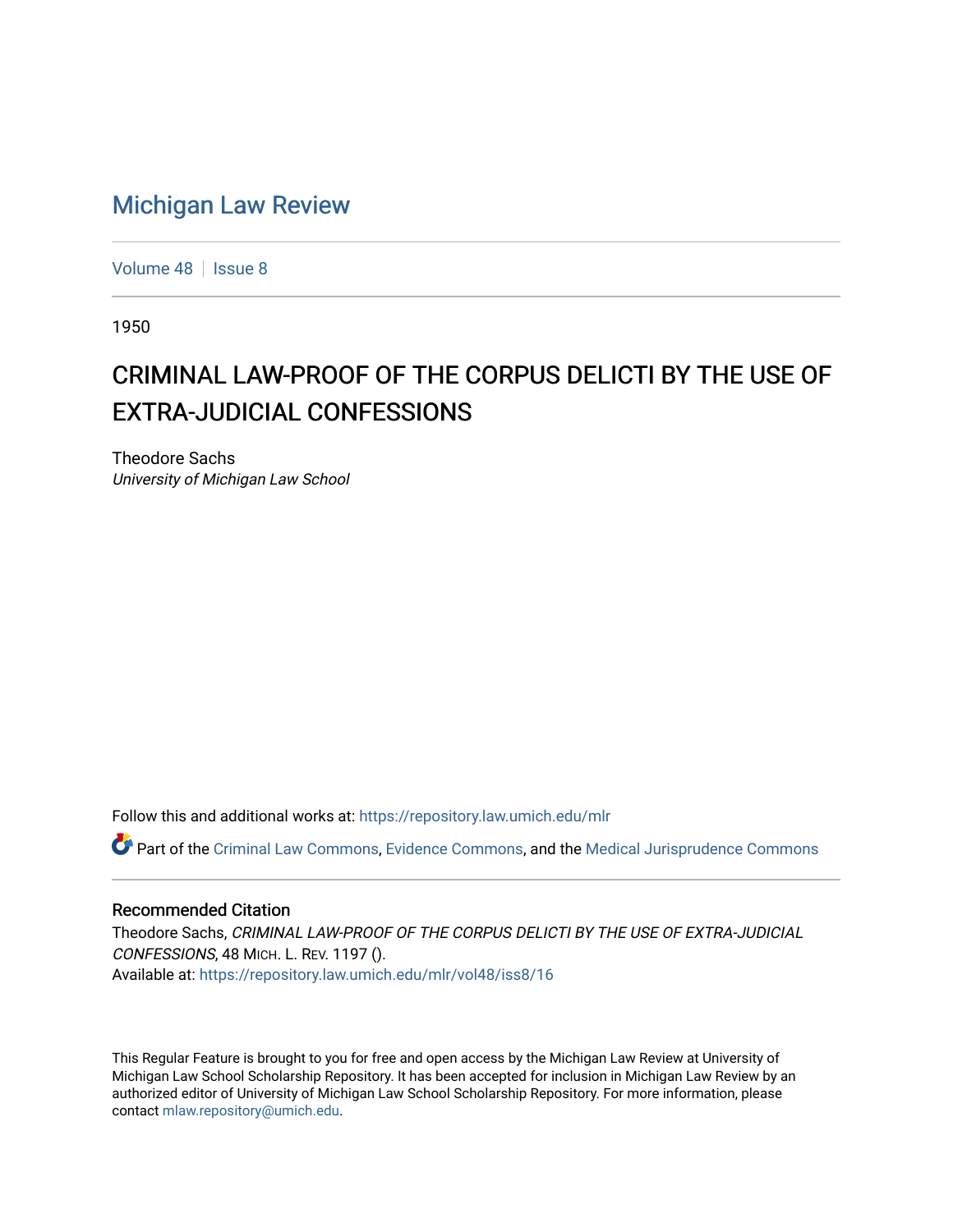CRIMINAL LAW-PROOF OF THE CORPUS DELICTI BY THE USE OF EXTRA-JUDICIAL CoNFESsroNs-Defendant, a physician, was accused of the murder of his cancer-ridden patient by the injection of\_ 40 c.c. of air into a vein of the patient's arm shortly before her death. The defendant had noted on the patient's medical chart the fact of the injection and that of her death, apparently a few minutes later. He subsequently dictated the same facts to his nurse, and later made similar admissions to local enforcement authorities and others, making such statements on the day of his arrest and immediately thereafter. At the trial, a pathologist, called as an expert witness on behalf of the defense, testified that death was caused by factors other than the air injection, namely, some one or more diseases. The defense attorney argued that the prosecution had failed to prove beyond a reasonable doubt that the patient was still living when defendant injected the air, that he had any motive or intent to kill her; that he had actually reached a vein, that he injected a lethal dose, that the vein was "open" to the heart, that an embolus was formed, or that air embolism was the cause of death. Upon a verdict of the defendant's innocence, *held,* acquitted, no causal relationship having been proved between the air injection by the defendant and the death of the patient. State v. *Sander,* (N.H.1950), N.Y. TIMEs, March 10, 1950, p. 1:6.

It is a uniformly accepted principle of ancient origin that one may not be convicted of the commission of a crime unless the prosecution has affirmatively established the corpus delicti.<sup>1</sup> Corpus delicti may be defined as the fact that a crime has actually been committed.<sup>2</sup> Such-fact is generally spoken of as having two elements: (1) the existence of a certain act or result forming the basis of the criminal charge, as the occurrence of an injury or loss, and (2) the existence of a criminal agency as the cause of this act or result. 3 Occasionally, a court has added a further element, the proof of the accused as the guilty person;<sup>4</sup> it has been submitted, however, that the requirement of this additional element amounts to equa-

123 C.J.S. §916 (1940). See, generally, 68 L.R.A. 33 (1905).

<sup>2</sup>Iowa v. Cristani, 192 Iowa 615, 185 N.W. 111 (1921); State v. Kindle, 71 Mont. 58 at 63, 227 P. 65 (1924).

<sup>8</sup>Ibid.; Langston v. State, 151 Ga. 388, 106 S.E. 903 (1921); Redd v. State, 63 Ark. 457 at 466, 40 S.W. 374 (1897). .

<sup>4</sup>Carrasco v. State, 130 Tex. Cr. 659 at 664, 95 S.W. (2d) 433 (1936); McBride v. People, 5 Colo. App. 91, 37 P. 953 (1894). Some courts following this view relied on WHARTON, CRIMINAL EVIDENCE, 8th ed., §325 (1880). The succeeding editions of Wharton dropped the element as a part of the rule.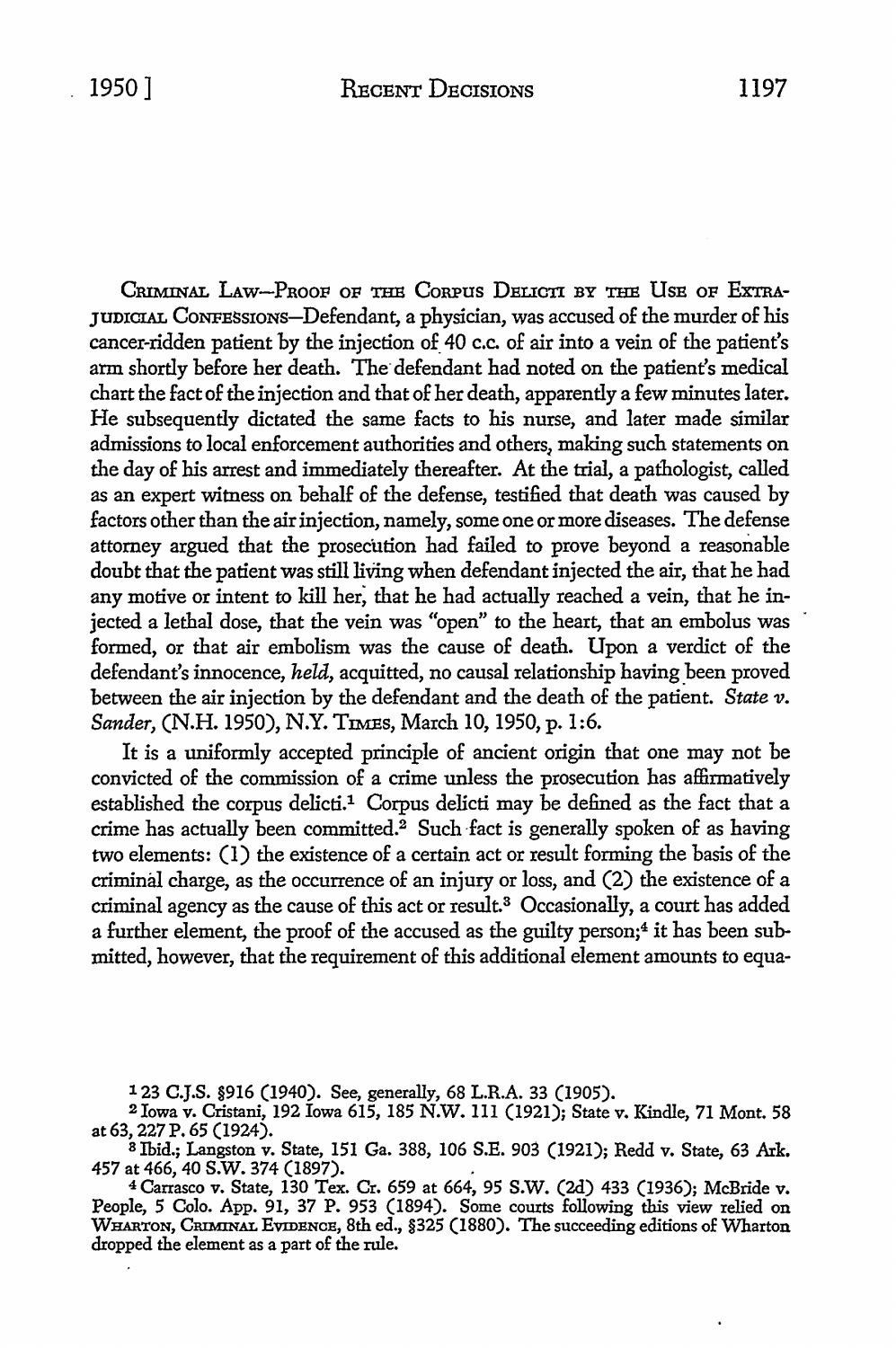1198 MICHIGAN LAW REVIEW [Vol. 48

tion of the corpus delicti with the state's case against the defendant and for that reason the view has been rejected.<sup>5</sup> The origin of the rule (i.e., the rule requiring proof of the corpus delicti) is generally attributed to Lord Hale,<sup>6</sup> who explained its purpose as a preventive against such possible miscarriage of justice as the execution of a defendant for criminal homicide though no person had in fact been killed.<sup>7</sup> The rule has also been explained in terms of the environment in which it grew, that of a society ready to provide capital punishment for a multitude of offenses, offering the rule as its antidote for misplaced, overzealous prosecution.<sup>8</sup> The rule has generally been deemed a wise prophylactic against prosecution without fundamental basis, though in certain of its implications it has evoked criticism by current writers.<sup>9</sup> American authority has relaxed the standards of proof necessary to establish the corpus delicti, and it is the general rule today that circumstantial or presumptive evidence will suffice.<sup>10</sup> But almost with no dissent,<sup>11</sup> the authorities state that an extra-judicial admission, declaration, or confession will not of itself suffice to establish the necessary proof.12 Evidence *aliunde* such admission, declaration, or confession is required,<sup>13</sup> though it is generally accepted today that the extra-judicial confession taken in conjunction with corroborative evidence will suffice for proof, an independent showing of the corpus delicti not being necessary.14 In the principal case, the existence of a dead body is an accepted fact. But

<sup>5</sup>Lowe v. People, 76 Colo. 603, 234 P. 169 (1925).

Some early authorities were inflexible on the point that proof of the corpus delicti should *precede* proof of defendant's connection with the crime. McBride v. People, supra, note 4. Later cases embody a view that this should desirably be so [Lowe v. People, 76 Colo. 603, 234 P. 169 (1925)] or that the order must be observed, but subsequent proof of the corpus delicti will suffice to correct the earlier error of order. Holland v. State, 39 Fla. 178, 22 S. 298 (1897). The latter view is really a restatement of today's general rule-that order of proof is immaterial.

6 It has been suggested that Coke expressed the policy argument earlier. 29 VA, L. REv. 1070 (1943).

<sup>7</sup>2 HALE, P.C. 290 (1736), as cited in 68 L.R.A. 33 at 34 (1905).

s 68 L.R.A. 33 (1905).

<sup>9</sup>It is argued that an extra-judicial confession should suffice to establish the corpus delicti, since it is contended that the probability of a coerced, false confession is grossly exaggerated; therefore, the discounting of an extra-judicial confession should be done empirically, not universally by virtue of "unyielding dogma." 7 WIGMORE, EVIDENCE, 3d ed., §2070 (1940); 29 VA. L. REv. 1070 at 1071 (1943), To the same end, see the interesting argument in State v. Lamb, 28 Mo. 218 at 230 (1859).

10 Hoch v. People, 219 Ill. 265 at 284 (1905); Bradford v. State, 104 Ala. 68 (1893).

11 Stephen v. Georgia, 11 Ga. 225 (1852) (though the court alternatively £nds corroborative evidence); State v. Lamb, supra, note 9 (but a subsequent Missouri case points out that the remarks in the Lamb case are dicta, since the.confession was before a magistrate, and therefore, by common definition, was not extra-judicial). It should be noted that those cases following the minority view are apparently all quite old.

12 Winslow v. State, 76 Ala. 42 (1884); People v. Peters, 326 ID. App. 512, 62 N.E. (2d) 139 (1945); People v. Lane, 49 Mich. 340, 13 N.W. 622 (1882).

13 "A confession is an acknowledgment by accused in a criminal case of his guilt of the crime charged." 22 C.J.S. §816 (1940). Extra-judicial confessions are those which are made by a party elsewhere than before a magistrate or in court, while judicial confessions are those made in conformity to law before a committing magistrate or in court in the course of legal proceedings. State v. Bowman, 294 Mo. 245 at 264, 243 S.W. 110 (1922). 14 People v. Kirby, 223 Mich. 440, 194 N.W. 142 (1923). The concise majority opin-

ion is not altogether clear that corroborative evidence would suffice, though that is implied.